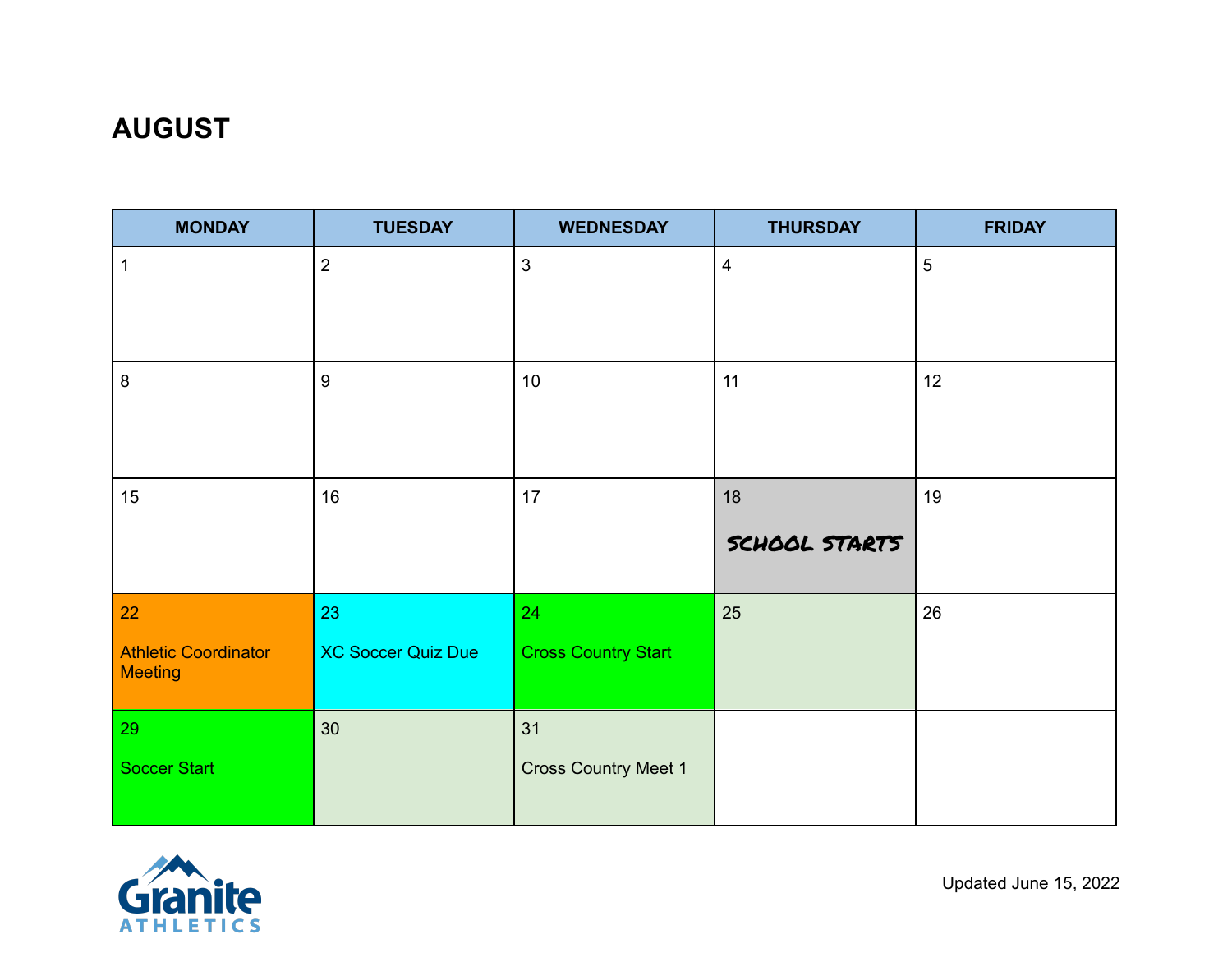## **SEPTEMBER**

| <b>MONDAY</b>    | <b>TUESDAY</b>                            | <b>WEDNESDAY</b>             | <b>THURSDAY</b> | <b>FRIDAY</b>              |
|------------------|-------------------------------------------|------------------------------|-----------------|----------------------------|
|                  |                                           |                              | 1               | $\overline{2}$             |
|                  |                                           |                              |                 |                            |
|                  |                                           |                              |                 |                            |
| $\overline{5}$   | 6                                         | $\overline{7}$               | 8               | 9                          |
| <b>LABOR DAY</b> |                                           | <b>Cross Country Meet 2</b>  |                 |                            |
|                  |                                           |                              |                 |                            |
| 12               | 13                                        | 14                           | 15              | 16                         |
|                  |                                           | <b>Cross Country Meet 3</b>  |                 |                            |
|                  |                                           | <b>Soccer Team Selection</b> |                 |                            |
| 19               | 20                                        | 21                           | 22              | 23                         |
|                  | PTC                                       | <b>PTC</b>                   |                 | COMPENSATORY<br><b>DAY</b> |
| 26               | 27                                        | 28                           | 28              | 30                         |
| TCD              | <b>Cross Country<br/>Divisional Meets</b> | Game 1                       |                 |                            |

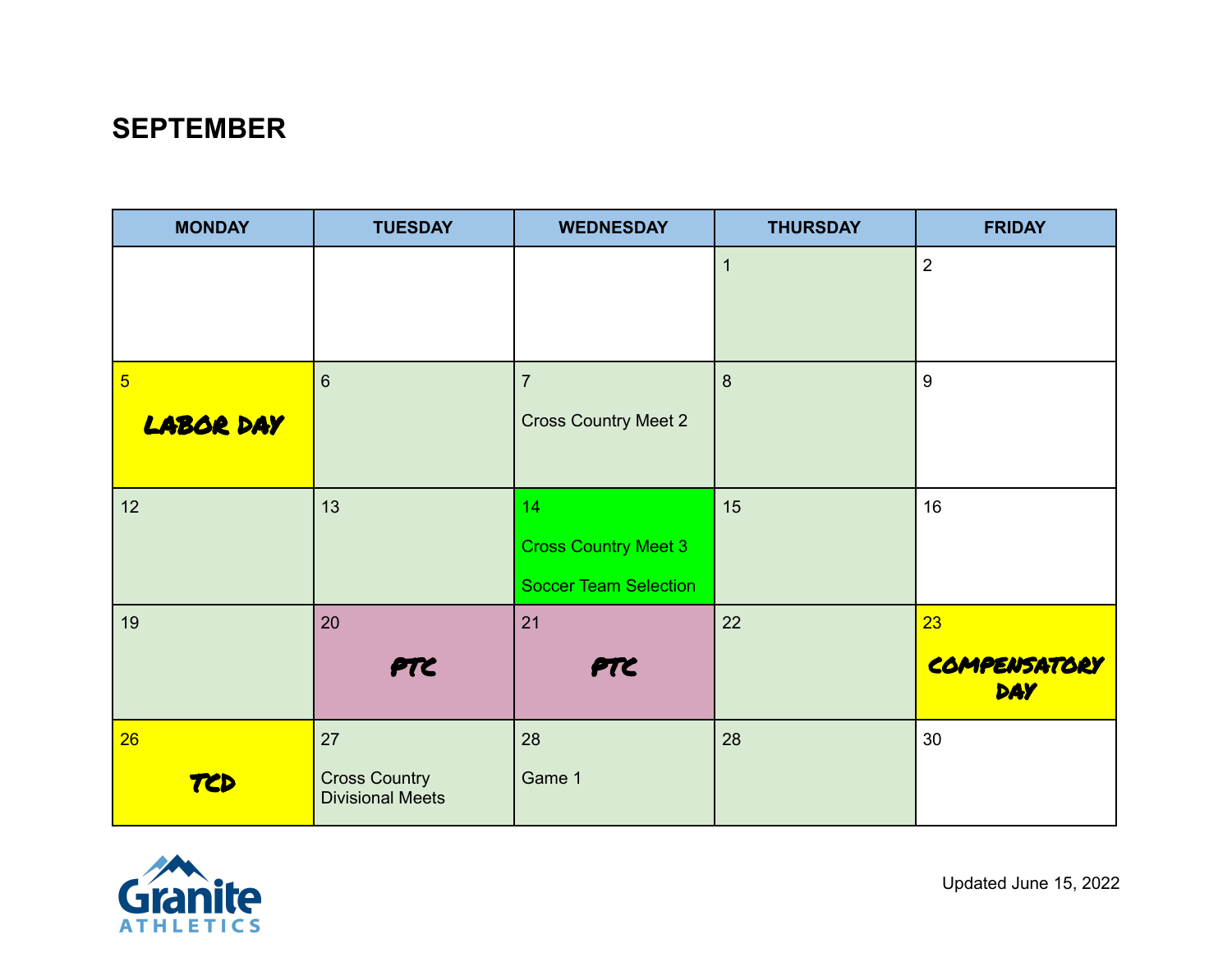# **OCTOBER**

| <b>MONDAY</b>                | <b>TUESDAY</b>                       | <b>WEDNESDAY</b>                           | <b>THURSDAY</b>            | <b>FRIDAY</b>      |
|------------------------------|--------------------------------------|--------------------------------------------|----------------------------|--------------------|
| $\mathfrak{Z}$               | $\overline{4}$                       | $5\phantom{.}$                             | $6\phantom{1}$             | $\overline{7}$     |
| Game 2                       | <b>Cross Country</b><br>Championship | Game 3                                     |                            |                    |
| 10 <sup>°</sup>              | 11                                   | 12                                         | 13 <sub>1</sub>            | 14                 |
| Game 4                       |                                      | Game 5                                     |                            | <b>FALL RECESS</b> |
| 17                           | 18                                   | 19                                         | 20                         | 21                 |
|                              |                                      | Game 6                                     |                            |                    |
| 24                           | 25                                   | 26                                         | 27                         | 28                 |
| Game 7                       |                                      | <b>Soccer Championship</b><br><b>Games</b> | <b>Basketball Quiz Due</b> | END OF TERM        |
| 31                           |                                      |                                            |                            |                    |
| <b>Basketball Start Date</b> |                                      |                                            |                            |                    |

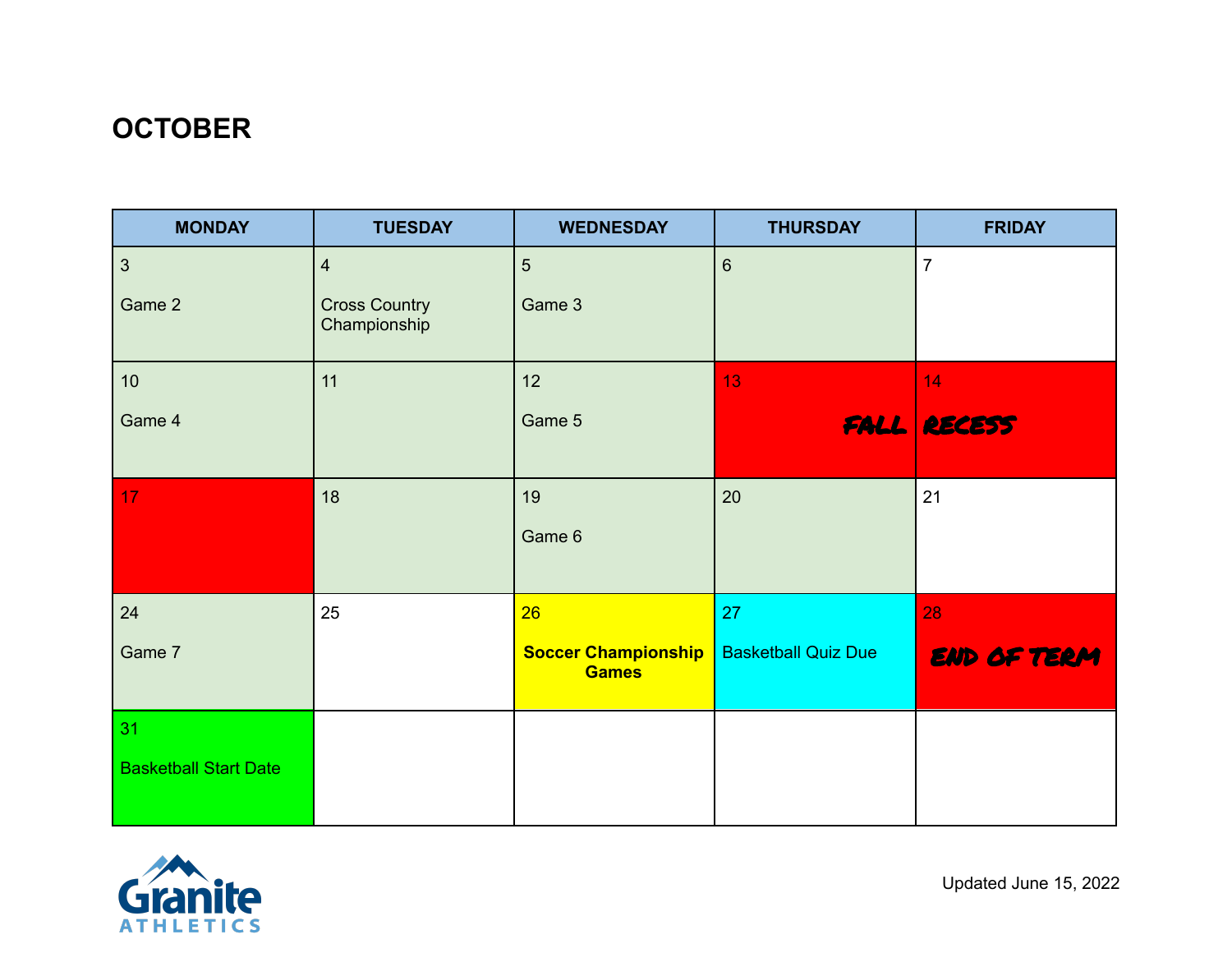## **NOVEMBER**

| <b>MONDAY</b>  | <b>TUESDAY</b>                             | <b>WEDNESDAY</b>    | <b>THURSDAY</b> | <b>FRIDAY</b>  |
|----------------|--------------------------------------------|---------------------|-----------------|----------------|
|                | $\mathbf{1}$                               | $\overline{2}$      | $\mathfrak{S}$  | $\overline{4}$ |
|                |                                            |                     |                 |                |
| $\overline{7}$ | $\boldsymbol{8}$                           | 9                   | 10              | 11             |
|                |                                            |                     |                 |                |
| 14             | 15 <sub>1</sub>                            | 16                  | 17              | 18             |
|                | <b>Basketball Team</b><br><b>Selection</b> |                     |                 |                |
| 21             | 22                                         | 23                  | 24              | 25             |
| Game 1         |                                            | <b>THANKSGIVING</b> | <b>RECESS</b>   |                |
| 28             | 29                                         | 30                  |                 |                |
| Game 2         |                                            | Game 3              |                 |                |

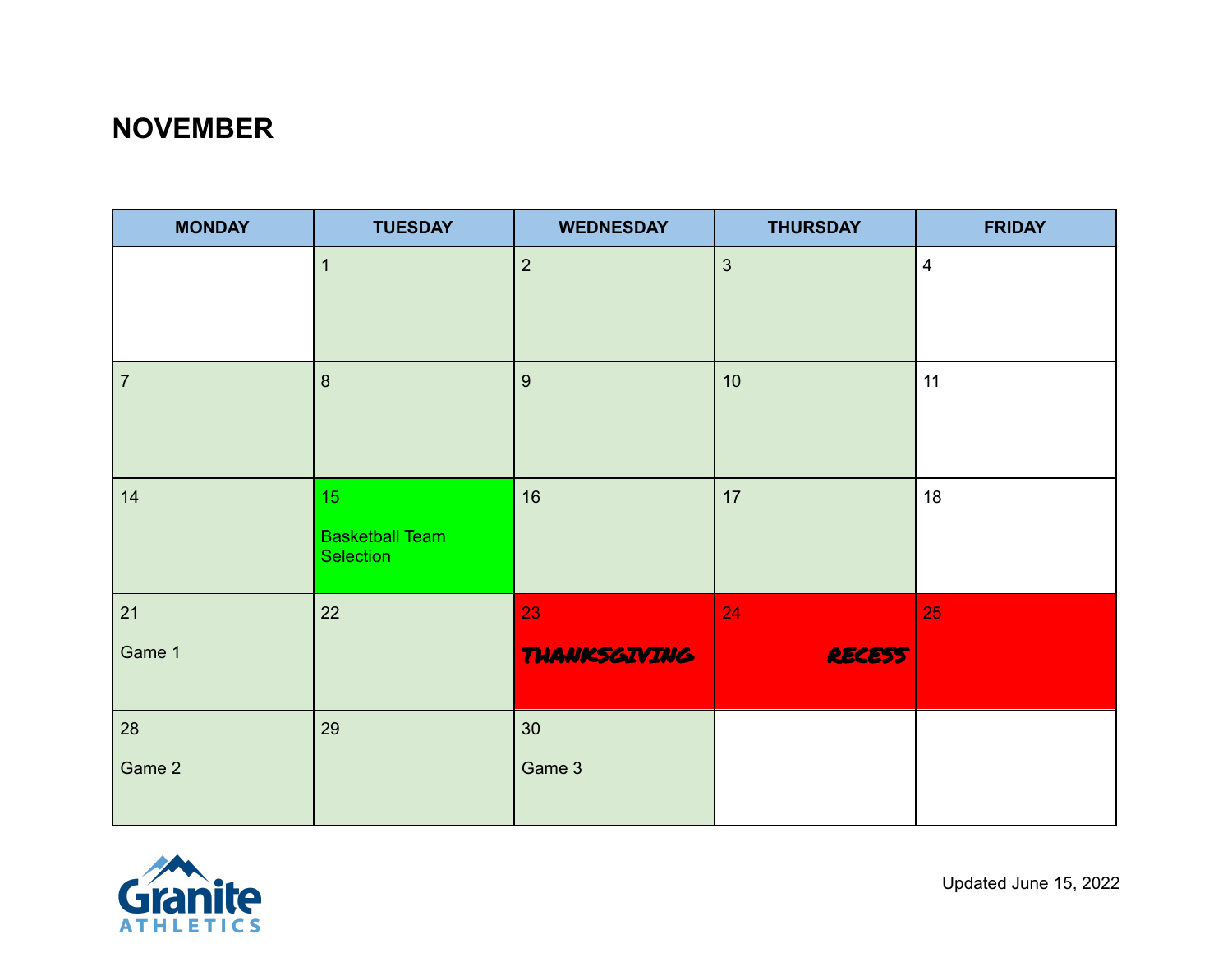## **DECEMBER**

| <b>MONDAY</b>             | <b>TUESDAY</b> | <b>WEDNESDAY</b>           | <b>THURSDAY</b>  | <b>FRIDAY</b>    |
|---------------------------|----------------|----------------------------|------------------|------------------|
|                           |                |                            | $\overline{1}$   | $\overline{2}$   |
|                           |                |                            |                  |                  |
|                           |                |                            |                  |                  |
| $\sqrt{5}$                | $6\,$          | $\overline{7}$             | $\boldsymbol{8}$ | $\boldsymbol{9}$ |
| Game 4                    |                | Game 5                     |                  |                  |
|                           |                |                            |                  |                  |
| 12                        | 13             | 14                         | 15               | 16               |
| Game 6                    |                | Game 7                     |                  |                  |
|                           |                |                            |                  |                  |
| 19                        | 20             | 21                         | 22               | 23               |
| <b>Basketball</b>         |                | <b>Volleyball Quiz Due</b> | TCD              |                  |
| <b>Championship Games</b> |                |                            |                  |                  |
| 26                        | 27             | 28                         | 29               | 30               |
|                           | <b>WINTER</b>  |                            | <b>RECESS</b>    |                  |
|                           |                |                            |                  |                  |

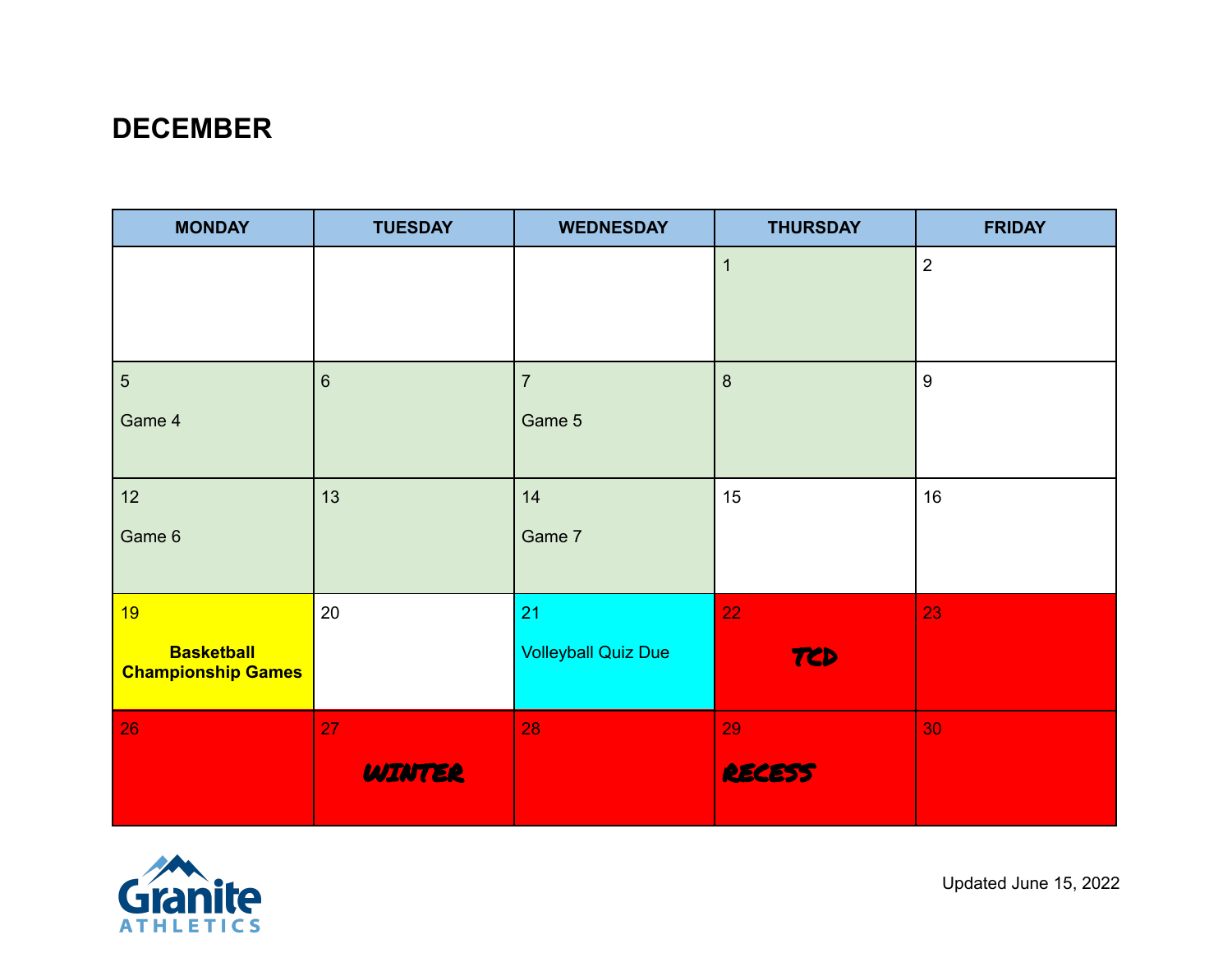## **JANUARY**

| <b>MONDAY</b>                    | <b>TUESDAY</b> | <b>WEDNESDAY</b>                           | <b>THURSDAY</b> | <b>FRIDAY</b> |
|----------------------------------|----------------|--------------------------------------------|-----------------|---------------|
| $\overline{2}$                   | 3              | $\overline{\mathbf{4}}$                    | $\overline{5}$  | 6             |
|                                  |                |                                            |                 |               |
| 9                                | 10             | 11                                         | 12              | 13            |
| <b>Volleyball Start Date</b>     |                |                                            |                 | END OF TERM   |
| 16                               | 17             | 18                                         | 19              | 20            |
| DR. MARTIN LUTHER<br>KING JR DAY |                |                                            |                 |               |
| 23                               | 24             | 25                                         | 26              | 27            |
|                                  |                | <b>Volleyball Team</b><br><b>Selection</b> |                 |               |
| 30 <sub>o</sub>                  | 31             |                                            |                 |               |
| Game 1                           |                |                                            |                 |               |

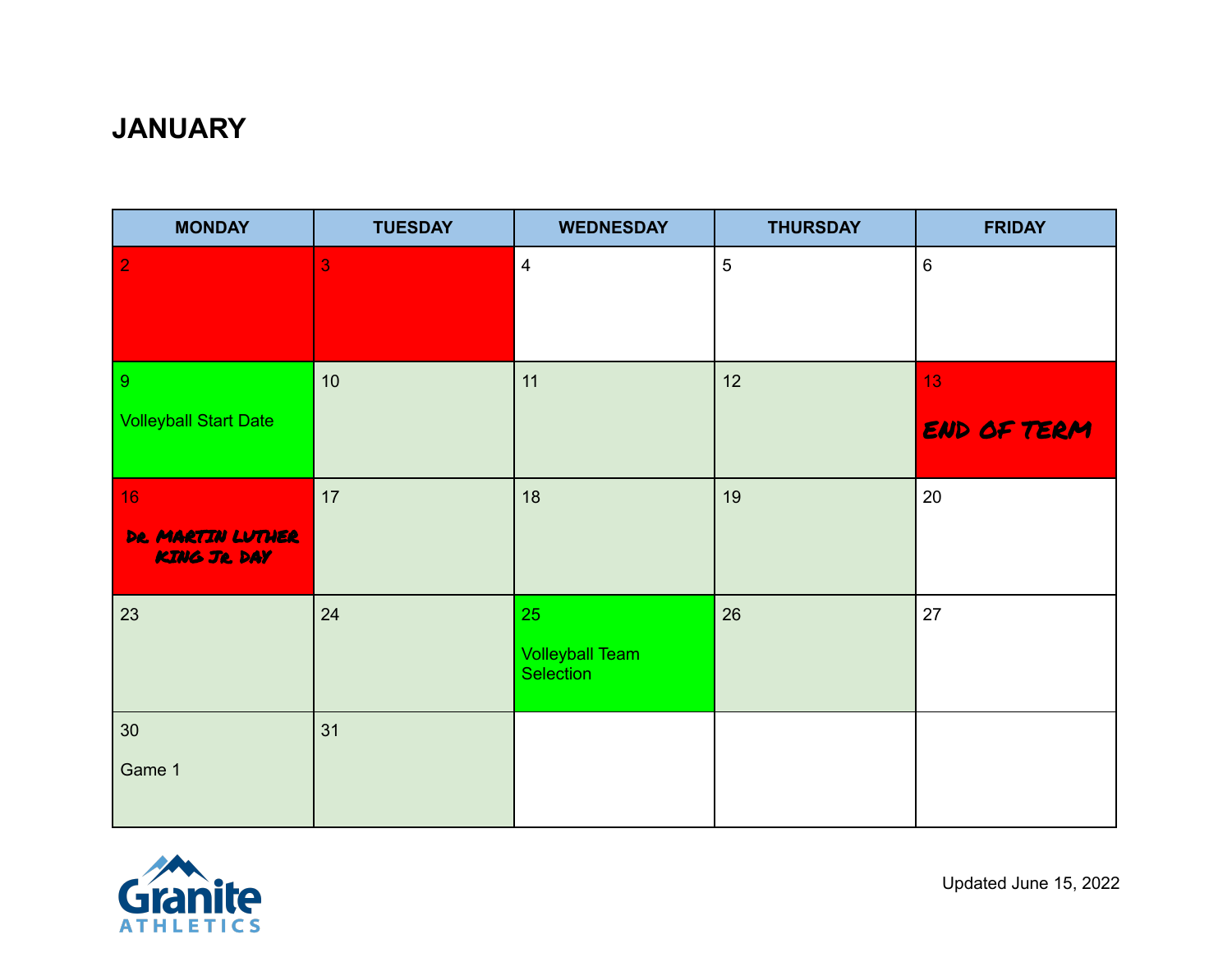## **FEBRUARY**

| <b>MONDAY</b>                          | <b>TUESDAY</b> | <b>WEDNESDAY</b>         | <b>THURSDAY</b> | <b>FRIDAY</b>                       |
|----------------------------------------|----------------|--------------------------|-----------------|-------------------------------------|
|                                        |                | $\overline{1}$<br>Game 2 | $\overline{2}$  | 3                                   |
|                                        |                |                          |                 |                                     |
| $\,6\,$                                | $\overline{7}$ | $\boldsymbol{8}$         | $\overline{9}$  | 10                                  |
|                                        | PTC            | PTC                      |                 | COMPENSATORY<br><b>DAY</b>          |
| 13                                     | 14             | 15                       | 16              | 17<br><b>Wrestling Coaches Quiz</b> |
| Game 3                                 |                | Game 4                   |                 | <b>Due</b><br>TCD                   |
| 20                                     | 21             | 22                       | 23              | 24                                  |
| <b>PRESIDENT'S DAY</b> Wrestling Start |                | Game 5                   |                 |                                     |
| 27                                     | 28             |                          |                 |                                     |
| Game 6                                 |                |                          |                 |                                     |

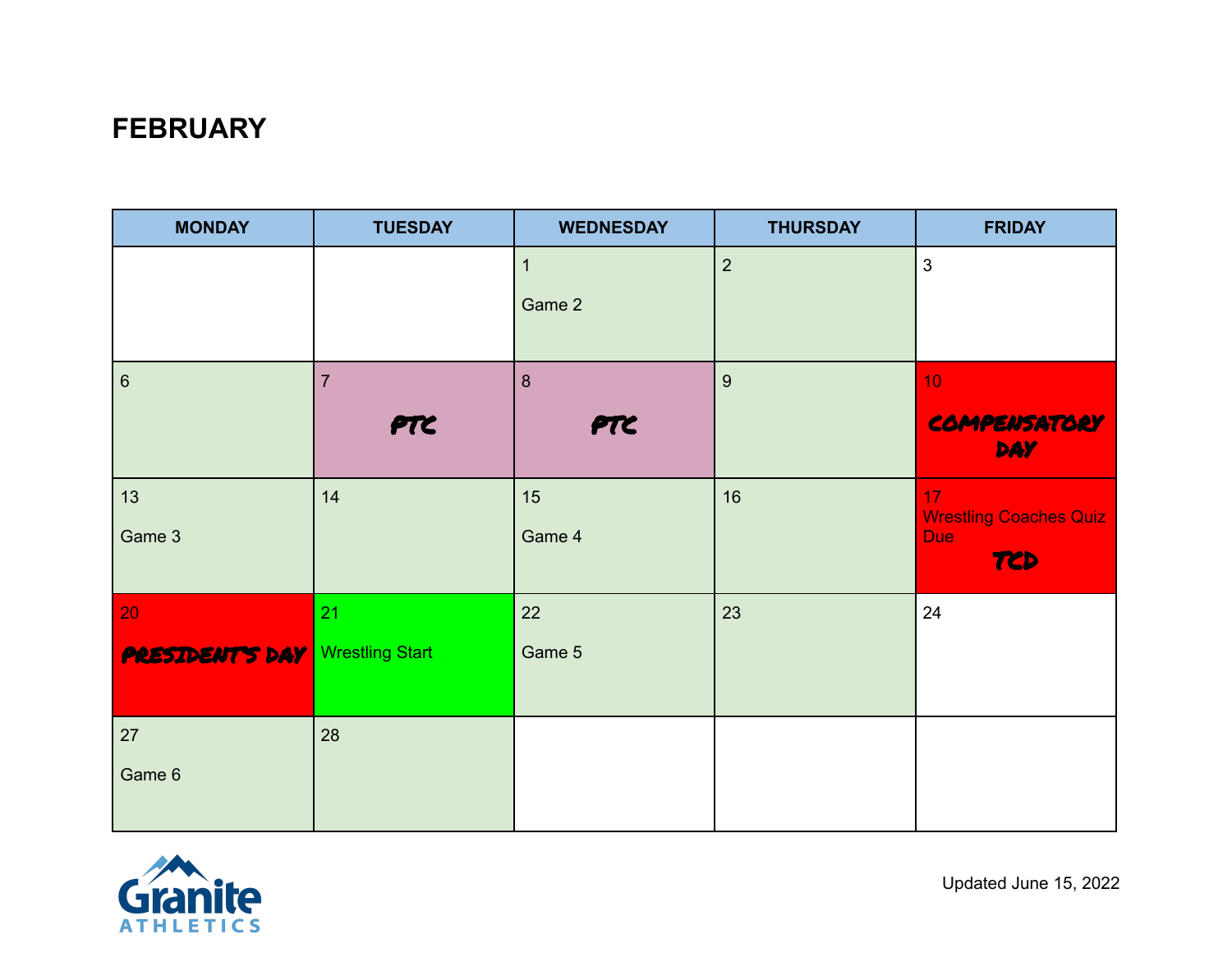# **MARCH**

| <b>MONDAY</b>                                     | <b>TUESDAY</b> | <b>WEDNESDAY</b> | <b>THURSDAY</b> | <b>FRIDAY</b>       |
|---------------------------------------------------|----------------|------------------|-----------------|---------------------|
|                                                   |                | $\mathbf{1}$     | $\overline{2}$  | 3                   |
|                                                   |                | Game 7           |                 |                     |
|                                                   |                |                  |                 |                     |
| $6\overline{6}$                                   | $\overline{7}$ | $\delta$         | 9               | 10                  |
| Volleyball<br><b>Championship Games</b>           |                |                  |                 | Open 1 on Sat 3/11  |
| 13                                                | 14             | 15               | 16              | 17                  |
|                                                   |                |                  |                 | Open 2 on Sat. 3/18 |
| 20                                                | 21             | 22               | 23              | 24                  |
| <b>Track &amp; Field Coaches</b><br>Meeting @ GEC |                |                  |                 | <b>END OF TERM</b>  |
| 27                                                | 28             | 29               | 30              | 31                  |
|                                                   | <b>SPRING</b>  |                  | <b>RECESS</b>   |                     |

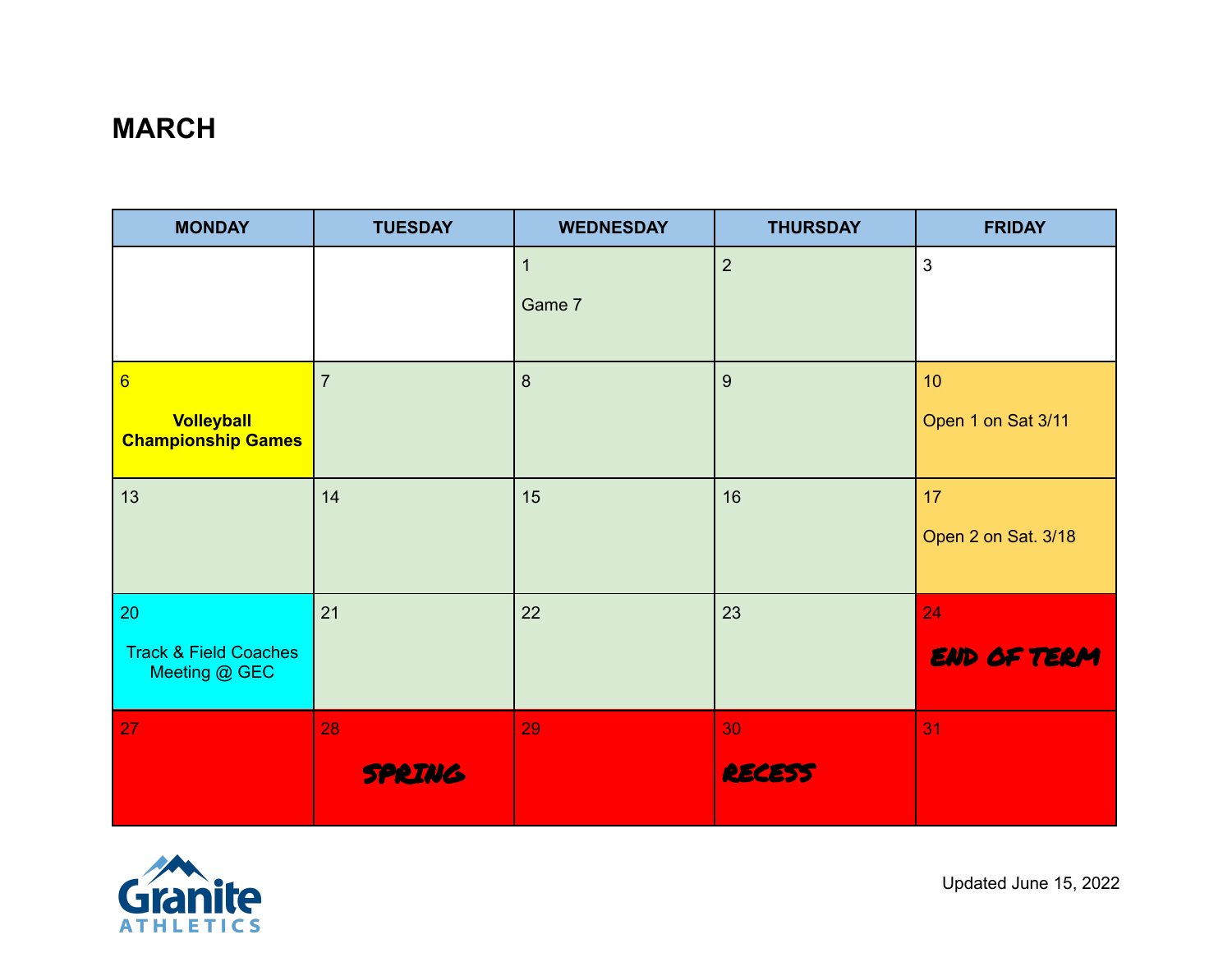## **APRIL**

| <b>MONDAY</b>                             | <b>TUESDAY</b> | <b>WEDNESDAY</b> | <b>THURSDAY</b> | <b>FRIDAY</b>                          |
|-------------------------------------------|----------------|------------------|-----------------|----------------------------------------|
| $\overline{3}$<br><b>Track Start Date</b> | $\overline{4}$ | $5\phantom{.}$   | $6\phantom{1}6$ | $\overline{7}$<br>Division on Sat. 4/8 |
| 10                                        | 11             | 12<br>Meet 1     | 13              | 14<br>Champ on Sat. 4/15               |
| 17                                        | 18             | 19<br>Meet 2     | 20              | 21                                     |
| 24                                        | 25             | 26<br>Meet 3     | 27              | 28                                     |
|                                           |                |                  |                 |                                        |

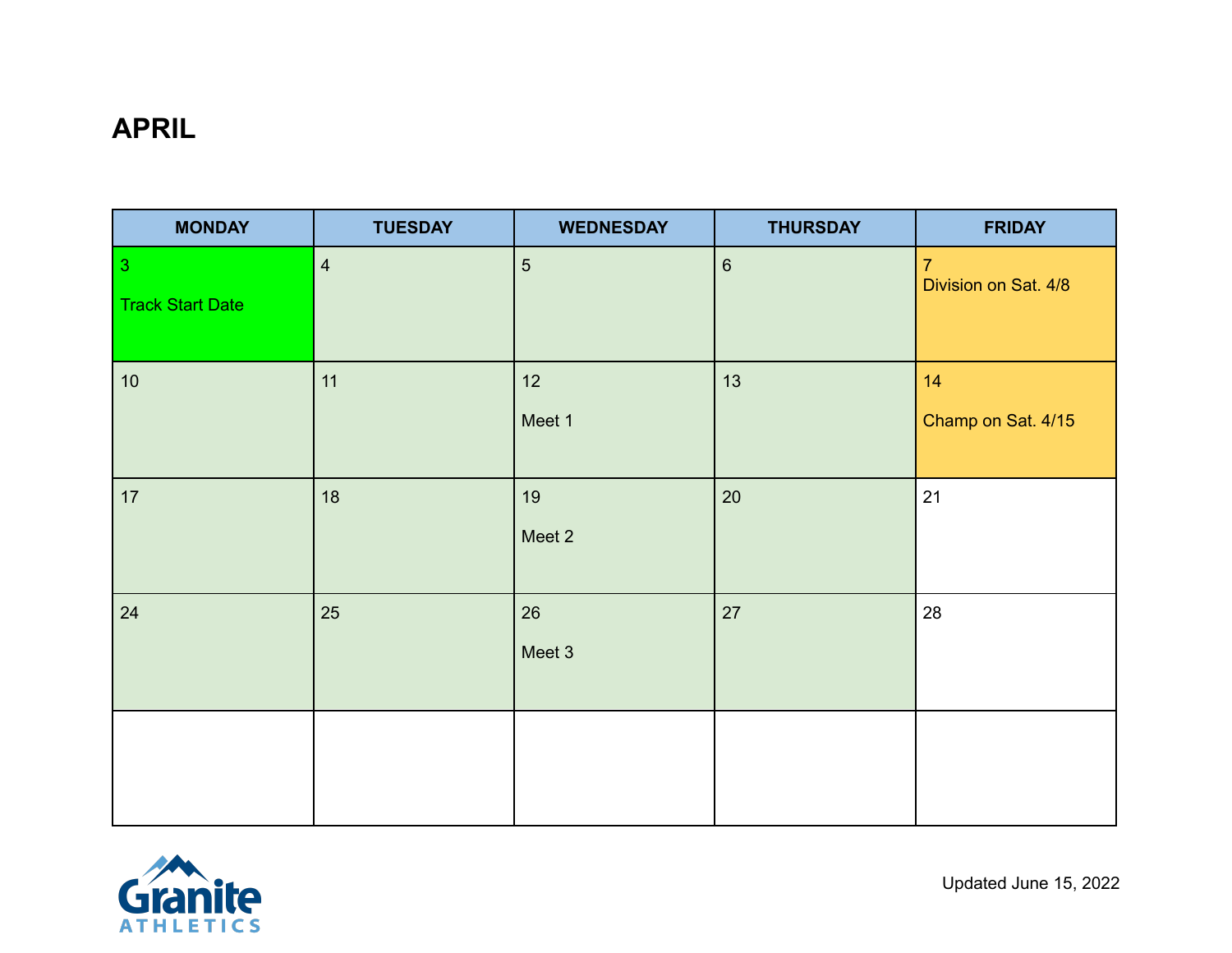## **MAY/JUNE**

| <b>MONDAY</b>      | <b>TUESDAY</b> | <b>WEDNESDAY</b>       | <b>THURSDAY</b> | <b>FRIDAY</b>                            |
|--------------------|----------------|------------------------|-----------------|------------------------------------------|
| $\mathbf{1}$       | $\overline{2}$ | $\mathbf{3}$<br>Meet 4 | $\overline{4}$  | $5\phantom{.0}$                          |
| $\boldsymbol{8}$   | $9\,$          | 10                     | 11              | 12<br>Track Championship on<br>Sat. 5/13 |
| 15                 | 16             | 17                     | 18              | 19                                       |
| 22                 | 23             | 24                     | 25              | 26                                       |
| 29<br>MEMORIAL DAY | 30             | 31                     | $\mathbf{1}$    | $\overline{2}$<br>LAST DAY OF            |